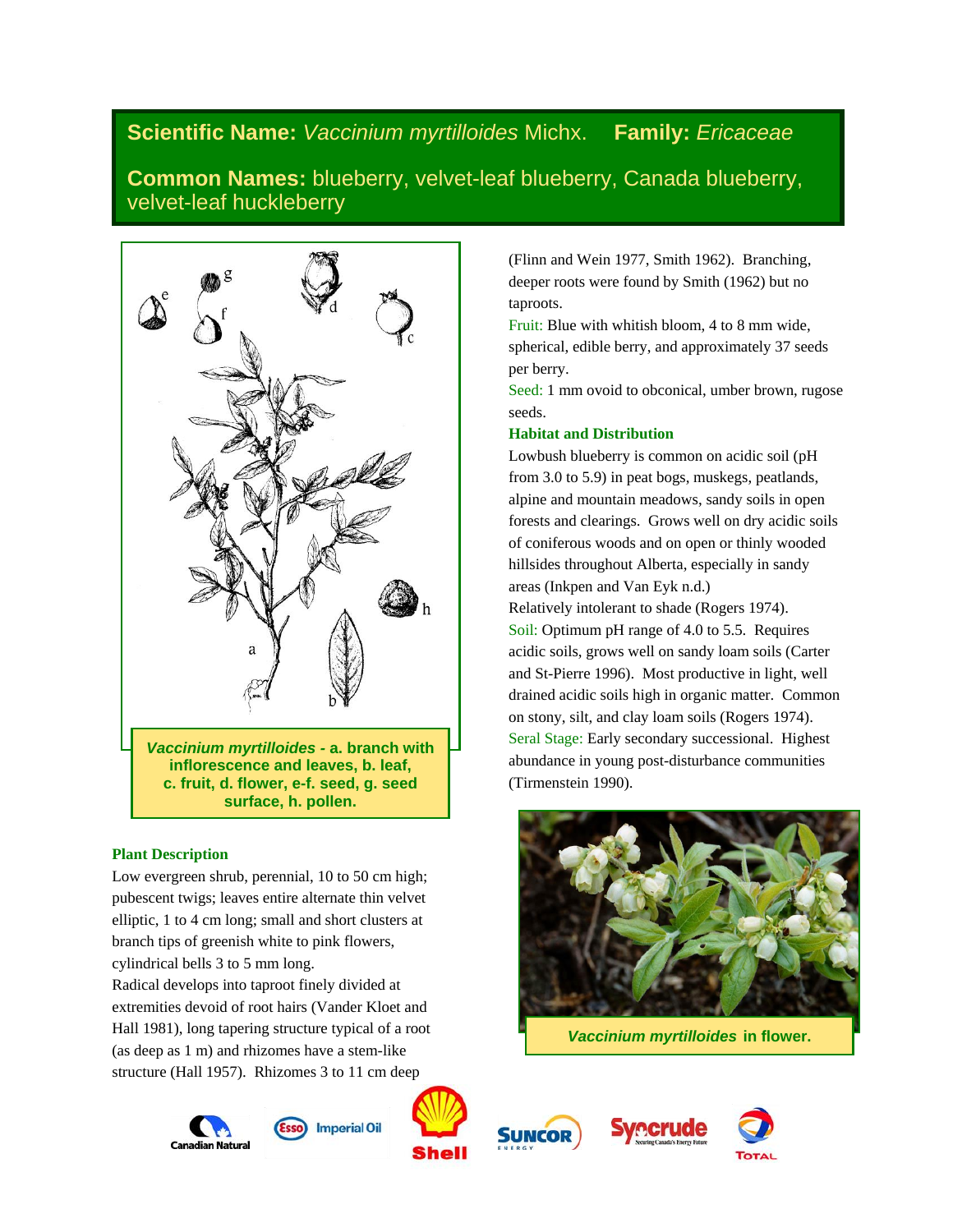Distribution: Common in the boreal forest. Southern District of Mackenzie to southern Hudson Bay, Newfoundland south to western Montana, Alberta, southern Saskatchewan, southern Manitoba, Iowa, Great Lakes and Virginia (Moss 1983).



*Vaccinium myrtilloides* **plant in fruit.**

#### **Phenology**

Flowers in April through July (Banerjee et al. 2001). Fruit ripens in July through August (Dirr and Hauser 1987).

## **Pollination**

Andrenids, some *Bombus sp.* (Reader 1977, Vander Kloet 1981), and *Apis mellifera* L. (Whidden 1996). *Andrenids* and *Apis* are the most common, however *Bombus* is the most effective (Whidden 1996).

## Animal dispersal.

## **Genetics**

2n=24 (Moss 1983).

**Seed Dispersal**

#### **Symbiosis**

Blueberry associates with the ericoid mycorrhiza fungi and a diverse assemblage of fungal endophytes (e.g., *Hymenoscyphus ericae*) (Hambleton et al. 1999, Massicotte et al*.* 2005) that increase effectiveness of nitrogen uptake in high acidic soils (Jansa and Vosátka 2000). Young plants/seedlings are less likely to form mycorrhizal associations (McKechnie 2009).

## **Seed Processing**

Harvest Dates: Late July, when the fruit is bluish black and bloomy.

Collection: Although time consuming, berries borne in clumps on these low shrubs are not difficult to collect. Handpick or hand-strip directly into buckets, picking bags or onto ground sheets.

Seed Weight: 0.060 to 0.214 g/1,000 seeds

(0.147 average).

0.2 g/1,000 seeds (Royal Botanic Gardens Kew 2008).

Fruit Volume: 1,870 to 3,380 fruit/L (2,540 average), 93,800 seeds/L fruit.







**Imperial Oil** 



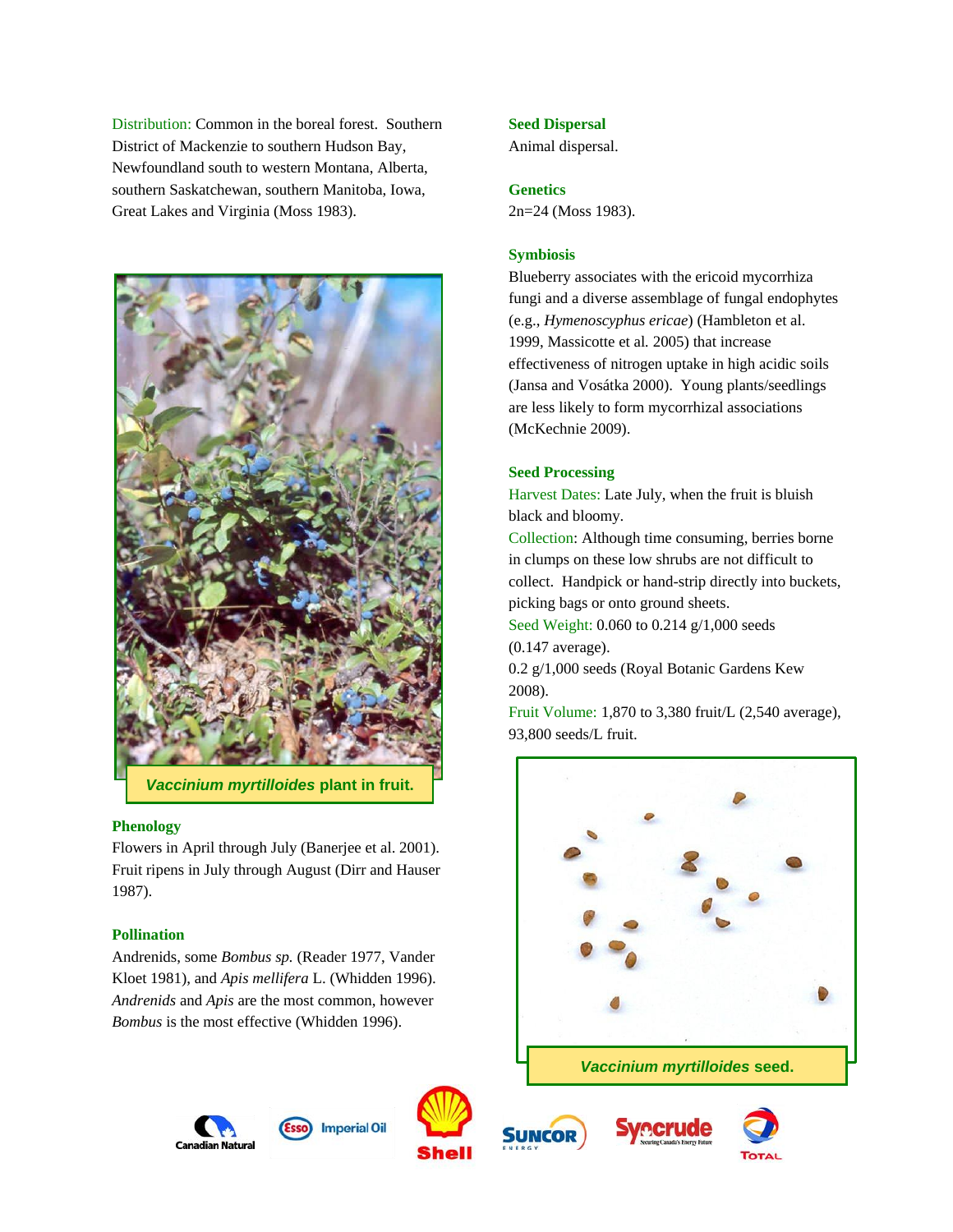Fruit Weight: 3,740 to 7,070fruit/kg (5,240 average), 194,000 seeds/kg fruit.

Average Seeds/Fruit: 37 seeds/fruit.

Cleaning: Macerate in blender for 20 to 30 seconds on stir with equal amount of water, decant water and chaff. Repeat suspension and decanting until only seeds remain. Allow seeds to dry at room temperature over a moving air stream. Storage Behaviour: Orthodox (Royal Botanic Gardens Kew 2008).

Storage: Store at cool temperatures (Young and Young 1992).

Store with moisture contents equivalent to 15% RH or lower (Royal Botanic Gardens Kew 2008). Longevity: Seeds up to 5 years old have been found to be viable (Granström 1987).

#### **Propagation**

Natural Regeneration: Both by seed and vegetatively (Tirmenstein 1990). Vegetative spread is mainly via laterally branched woody rhizomes that can establish dense mats (Carter and St-Pierre1996). Reproduces from sprouts and suckers (Rogers 1974).

Germination: 10% germination in 90 days with fresh, 1 to 2 year old seeds.

Most successful in 1:1 sand-peat mixtures at a pH of 4.5 (Tirmenstein 1990).

Bimodal germination at 18 and ~80 days up to 30% (Vander Kloet 1994).

Young and Young (1992) report that light can increase the success of seed germination.

Dormancy may be induced by drying seed, but it is broken with cold storage (McKechnie 2009).

Germination is more favourable under warm conditions (15/25°C diurnal) in the presence of light (McKechnie 2009).

Pre-treatment: Often not required as many seeds are mostly non-dormant. However 1 to 2 months of stratification is used by Smoky Lake Forest Nursery (Darago pers. comm.).

Direct Seeding: No significant emergence observed by sowing seeds, only small seedlings were observed in later years on oil sands reclamation sites in northeastern Alberta. Emerged from fruit; fall

sowing did slightly better than spring sowing when frozen seeds were used. Direct fruit sowing produced slightly greater emergence than direct seed sowing (Smreciu, et al. 2008).

Seedling Development: Radicals 20 days after seeding, cotyledons 31 days, first true leaves 48 days (Vander Kloet 1981) and can be transplanted 6 to 7 weeks after emergence (Rook 2002).

Vegetative Propagation: Can be propagated from 10 to 13 cm long hardwood cuttings (Rook 2002), however McKechnie (2009) does not recommend this method. Harvest rhizome cuttings in early spring or late summer and autumn (Dirr and Hauser 1987). Gibberellic acid and IBA can decrease rooting of rhizome cuttings and should be avoided; bottom heat has no effect (McKechnie 2009). Generally propagated from softwood cuttings 7 to 8 cm in length (Carter and St-Pierre 1996). Babb (1959) suggests using division.

Micro-propagation: Nickerson (1978) reports successful propagation through cultured seedling explants (excision and culture of cotyledons and hypocotyls).

Greenhouse Timeline: 60 days cold stratification before sowing.

26 weeks in the greenhouse prior to out-planting. Dormant seedlings can be stored frozen over winter for spring or early fall planting (Wood pers. comm.).

#### **Aboriginal/Food Uses**

Food: *V. myrtilloides* is one of the most important fruits for local native people. Eaten fresh, cooked with sugar or lard, canned, or sun dried. Dried fruit can be mixed to pemmican. Beverages can be made by boiling the dried leaves (Marles et al. 2000). Medicinal: Eating the fruits relieves acne; blueberry syrup can treat vomiting and diseases of the lung (Wilkinson 1990) and stems can be boiled to make a tea to prevent pregnancy. When combined with other plants, can prevent miscarriage, increase bleeding after childbirth, regulate menstruation, and stimulate sweating. The whole plant can be used as medicine to treat cancer. A decoction made from boiling the roots can be taken to relieve headaches (Marles et al.









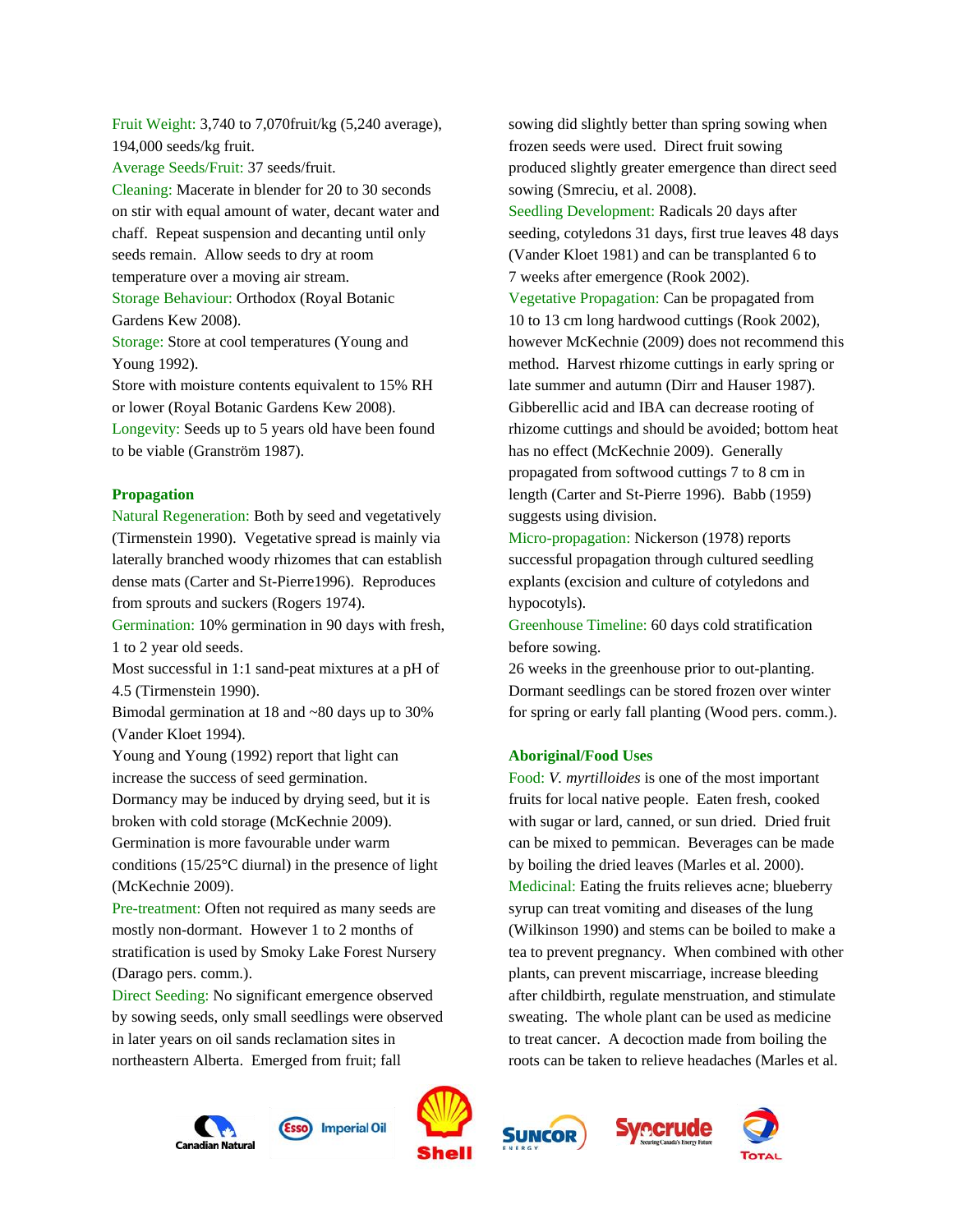2000). A diuretic tea can be made from the berries and is said to be a blood tonic (Royer and Dickinson 1996).

Other: Berries used to dye porcupine quills (Royer and Dickinson 1996).

## **Wildlife/Forage Uses**

Wildlife: Berries are an extremely important food source for black bear and grizzly bear. White-tailed deer and eastern cottontail browse the leaves and twigs. Many mammals feed on the berries (whitetailed deer, red fox, porcupine, raccoon, mice, chipmunks, pika, white-footed mouse, grey fox, ground squirrel, deer mice, and skunks). Many birds, such as wild turkey, grey catbird, band-tailed pigeon, ring-necked pheasant, and quails, ptarmigans, towhees, spruce, ruffed, blue, and sharp-tailed grouse, American robin, American crow, bluebirds, and various other small birds, also feed on the fruit (Tirmenstein 1990).

Livestock: Browse is of relatively low palatability to most domestic livestock (Tannas 1997).

## **Reclamation Potential**

Valuable ground cover species in areas of low vegetation cover (Tannas 1997). Requires minimum site preparation. Popular edible berry for both humans and animals. Carter and St-Pierre (1996) report that blueberries are excellent colonizers of disturbed areas. Haeussler et al. (1999) found that they are sensitive to high severity disturbances (natural and mechanical) and exhibit a slow recovery. However, moderate disturbances such as partial cutting can significantly improve berry production. This is possibly due to increased light availability and its vegetative habit. Although slow to recover after soil disturbances, moderate disturbance (fire or surficial damage) can encourage regrowth (McKechnie 2009). For *V. myrtilloides* to expand and dominate an understory area, the faster growing hardwood species, which are aggressive competitors and invaders, must be suppressed and controlled (Moola and Mallik 1998). Moderate shade however is

**Canadian Natura** 





necessary because it aids in moisture conservation and foliage sunburn prevention (Smith 1962). *V. myrtilloides* is relatively tolerant of drought (McKechnie 2009).

#### **Commercial Resources**

Harvest Methods: Handpicking, rakes and mechanical harvesters are all harvesting options. Mechanical harvesters range from over-the-row to hand-held vibrators with catch frames. Some berry loss is inevitable with this method. Availability: Although commercially available, local stock may be difficult to purchase. Cultivars: Many different clones (over 1,000) are available from Nova Scotia (Carter and St-Pierre 1996) but are not suitable for reclamation purposes. Uses: Fresh fruit, jams, syrups. Potential for valueadded food and beverage products (Marles et al. 2000).

#### **Notes**

*Vaccinium myrtilloides* is listed as 97% intact (less occurrences than expected) in the Alberta oil sands region (Alberta Biodiversity Monitoring Institute 2014).

Compared to other fruit crop species, *V. myrtilloides*  has low nutrient requirements (Carter and St-Pierre 1996).

Because of their deep subterranean reproductive plant parts (4 cm below the mineral soil), blueberries have a high survival rate during fire (Flynn and Wein 1977). Studies have shown that to maximize yield, significant stands of *V. myrtilloides* should be burnt every third year (Vander Kloet 1994).

#### **Photo Credits**

Photo 1, 3: Wild Rose Consulting, Inc. Photo 2: Glen Lee, Regina, Saskatchewan. Line Diagram: John Maywood, used with permission of Bruce Peel Special Collections, University of Alberta.

#### **References**

Alberta Biodiversity Monitoring Institute, 2014. The status of biodiversity in the oil sands region of



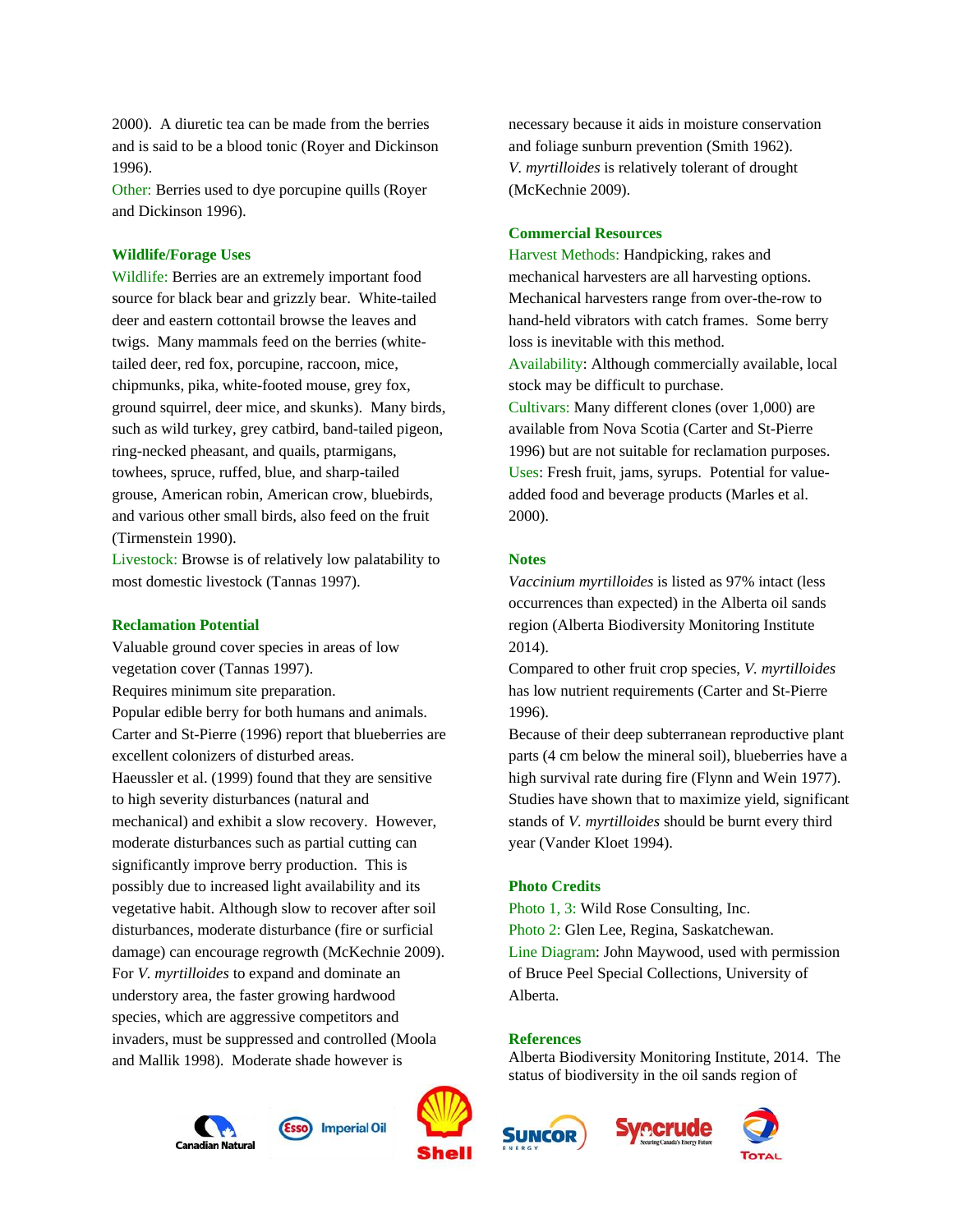Alberta. Alberta Biodiversity Monitoring Institute, Edmonton, Alberta. 47 pp. [http://www.abmi.ca/FileDownloadServlet?filename=](http://www.abmi.ca/FileDownloadServlet?filename=The%20Status%20of%20Biodiversity%20in%20the%20Oil%20Sands%20Region%20of%20Alberta_2014_Supplemental%20Report.docx&dir=REPORTS_UPLOAD) [The%20Status%20of%20Biodiversity%20in%20the%](http://www.abmi.ca/FileDownloadServlet?filename=The%20Status%20of%20Biodiversity%20in%20the%20Oil%20Sands%20Region%20of%20Alberta_2014_Supplemental%20Report.docx&dir=REPORTS_UPLOAD) [20Oil%20Sands%20Region%20of%20Alberta\\_2014\\_](http://www.abmi.ca/FileDownloadServlet?filename=The%20Status%20of%20Biodiversity%20in%20the%20Oil%20Sands%20Region%20of%20Alberta_2014_Supplemental%20Report.docx&dir=REPORTS_UPLOAD) [Supplemental%20Report.docx&dir=REPORTS\\_UPL](http://www.abmi.ca/FileDownloadServlet?filename=The%20Status%20of%20Biodiversity%20in%20the%20Oil%20Sands%20Region%20of%20Alberta_2014_Supplemental%20Report.docx&dir=REPORTS_UPLOAD) [OAD](http://www.abmi.ca/FileDownloadServlet?filename=The%20Status%20of%20Biodiversity%20in%20the%20Oil%20Sands%20Region%20of%20Alberta_2014_Supplemental%20Report.docx&dir=REPORTS_UPLOAD) [Last accessed June 16, 2014].

Babb, M.F., 1959. Propagation of woody plants by seed. IN: E.B. Peterson and N.M. Peterson (eds). Revegetation information applicable to mining sites in northern Canada. Indian and Northern Affairs, Ottawa, Ontario. Environmental Studies No. 3. pp. 6-8.

Banerjee, S.M., K. Creasey and D.D. Gertzen, 2001. Native woody plant seed collection guide for British Columbia. British Columbia, Ministry of Forests, Tree improvement Branch, Victoria, British Columbia. 147 pp.

Carter, P. and R.G. St-Pierre, 1996. Growing blueberries in Saskatchewan. 1<sup>st</sup> edition. Department of Horticulture Science. University of Saskatchewan, Saskatoon, Saskatchewan. 24 pp.

Darago, H., 2011. Seed Specialist. Smoky Lake Tree Nursery. Personal Communication.

Dirr, M.A. and C.W. Heuser, 1987. The reference manual of woody plant propagation: From seed to tissue culture: A practical working guide to the propagation of over 1100 species, varieties, and cultivars. Varsity Press, Athens, Georgia. 239 pp.

Flinn, M.A. and R.W. Wein, 1977. Depth of underground plant organs and theoretical survival during fire. Canadian Journal of Botany 55: 2550- 2554.

Granström, A., 1987. Seed viability of fourteen species during five years of storage in a forest soil. Journal of Ecology 75: 321-331.

Haeussler, S., L. Bedford, J.O.Boateng and A.MacKinnon, 1999. Plant community responses to



mechanical site preparation in northern interior British Columbia. Canadian Journal of Forest Research 29: 1084-1100.

Hall, I.V., 1957. The tap root in lowbush blueberry. Canadian Journal of Botany 35: 933-934.

Hambleton, S., S. Huhtinen and R.S. Currah, 1999. *Hymenoscyphus ericae*: a new record from western Canada. Mycological Research 103(11): 1391-1397.

Inkpen, W. and R. Van Eyk, n.d. Common blueberry *Vaccinium myrtilloides* Michx. IN: Guide to the common native trees and shrubs of Alberta. Alberta Environment, Pesticide Management Branch, Edmonton, Alberta. pp. 46. [http://environment.alberta.ca/documents/Guide\\_to\\_the](http://environment.alberta.ca/documents/Guide_to_the_Common_Native_Trees_and_Shrubs_of_Alberta.pdf) [\\_Common\\_Native\\_Trees\\_and\\_Shrubs\\_of\\_Alberta.pdf](http://environment.alberta.ca/documents/Guide_to_the_Common_Native_Trees_and_Shrubs_of_Alberta.pdf)

Jansa, J. and M. Vosátka, 2000. *In-vitro* and *postvitro* inoculation of micropropagated Rhododendrons with ericoid mycorrhizal fungi. Applied Soil Ecology 15: 125-136.

Marles, R.J., C. Clavelle, L. Monteleone, N. Tays and D. Burns, 2000. Aboriginal Plant Use in Canada's northwest Boreal Forest. Natural Resources Canada and Canadian Forest Service. UBC Press, Vancouver, British Columbia. 368 pp.

Massicotte, H.B., L.H. Melville and R.L. Peterson, 2005. Structural characteristics of root-fungal interactions for five ericaceous species in eastern Canada. Canadian Journal of Botany 83: 1057-1064.

McKechnie, I., 2009. Propagation methods and the effectiveness of fungal inoculation on *Vaccinium* species native to central British Columbia. MSc Thesis, Natural Resources and Environmental Studies. University of Northern British Columbia, Prince George, British Columbia. 117 pages. [http://www.collectionscanada.gc.ca/obj/thesescanada/](http://www.collectionscanada.gc.ca/obj/thesescanada/vol2/002/MR60824.PDF) [vol2/002/MR60824.PDF](http://www.collectionscanada.gc.ca/obj/thesescanada/vol2/002/MR60824.PDF) [Last accessed July 17, 2013].





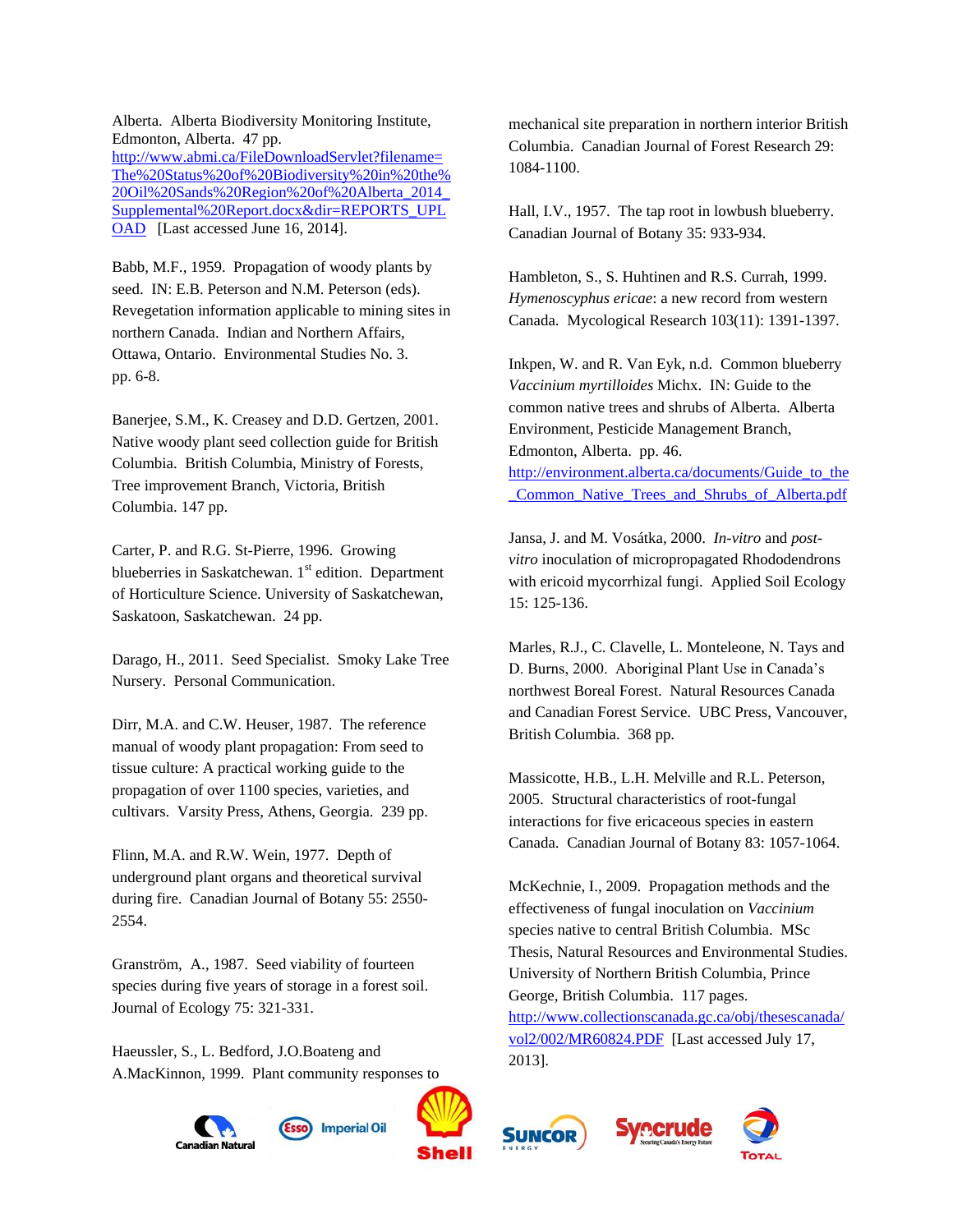Moola, F. and A.U. Mallik, 1998. The phenology of *Vaccinium* spp. in a black spruce (*Picea mariana*) plantation in north western Ontario: Possible implications for the timing of forest herbicide treatments. Canadian Journal of Forest Research 28: 1579-1585.

Moss, E.H., 1983. Flora of Alberta. A manual of flowering plants, conifers, ferns, and fern allies found growing without cultivation in the province of Alberta, Canada. 2nd edition. University of Toronto Press, Toronto Ontario. p. 448.

Nickerson, N.L., 1978. In Vitro shoot formation in Lowbush blueberry seedling explants. HortScience 13(6): 698.

Reader, R.J., 1977. Bog ericad flowers: selfcompatibility and relative attractiveness to bees. Canadian Journal of Botany 55(17): 2279-2287.

Rogers, R., 1974. Blueberries. USDA Forest Service. General Technical Report NE 9: 12-15.

Rook, E.J.S., 2002. *Vaccinium myrtilloides* Velvet leaf blueberry. IN: Plants of the North. [http://www.rook.org/earl/bwca/nature/shrubs/vacciniu](http://www.rook.org/earl/bwca/nature/shrubs/vacciniummyr.html) [mmyr.html](http://www.rook.org/earl/bwca/nature/shrubs/vacciniummyr.html) [Last accessed October 7, 2013].

Royal Botanic Gardens Kew, 2008. *Vaccinium myrtilloides* Michx. Seed Information Database. [http://data.kew.org/sid/SidServlet?ID=23819&Num=4](http://data.kew.org/sid/SidServlet?ID=23819&Num=4L0) [L0](http://data.kew.org/sid/SidServlet?ID=23819&Num=4L0) [Last accessed June 14, 2013].

Royer, F. and R. Dickinson, 1996. Blueberry *Vaccinium myrtilloides* Michx. IN: Wild Flowers of Edmonton and Central Alberta. The University of Alberta Press, Edmonton, Alberta. p. 48.

Smith, D.W., 1962. Ecological studies of *Vaccinium*  species in Alberta. Canadian Journal of Plant Science 42: 82-90.

Smreciu, A. M. Pahl, K. Gould and M. Fung, 2008. Native plants for revegetation: Propagation and establishment. Final Report, prepared for Syncrude Canada, Ltd. and Canadian Oil Sands Network for Research and Development (CONRAD). 25 pp. plus appendices.

Tannas, K., 1997. Common plants of the western rangelands. Volume 1 – Grasses, grass-like species, trees and shrubs. Lethbridge Community College, Lethbridge, Alberta. 311 pp.

Tirmenstein, D. 1990. *Vaccinium myrtilloides*. IN: Fischer, W.C. (compiler). The fire effects information system. United States Department of Agriculture, Forest Service, Intermountain Research Station, Intermountain Fire Sciences Laboratory, Missoula, Montana.

[http://www.fs.fed.us/database/feis/plants/shrub/vacmy](http://www.fs.fed.us/database/feis/plants/shrub/vacmyt/introductory.html) [t/introductory.html](http://www.fs.fed.us/database/feis/plants/shrub/vacmyt/introductory.html) [Last accessed July 17, 2013].

Vander Kloet, S.P., 1994. The burning tolerance of *Vaccinium myrtilloides* Michaux. Canadian Journal of Plant Science 74: 577-579.

Vander Kloet, S.P. and I.V. Hall, 1981. The Biological Flora. 2. *Vaccinium myrtilloides* Michx., Velvet-leaf Blueberry. Canadian Field-Naturalist 95(3): 329-345.

Whidden, T.L. 1996. The fidelity of commercially reared colonies of *Bombus impatiens cresson* (Hymenoptera: Apidae) to lowbush blueberry in southern New Brunswick. The Canadian Entomologist 128: 57-58.

Wilkinson, K., 1990. Canada Blueberry; Velvet-Leaf Blueberry *Vaccinium myrtilloides*. IN: Trees and Shrubs of Alberta. A Habitat Field Guide. Lone Pine Publishing, Edmonton, Alberta. pp. 164-165.

Wood, B., 2011. Head Grower. Smoky Lake Tree Nursery. Personal communication.